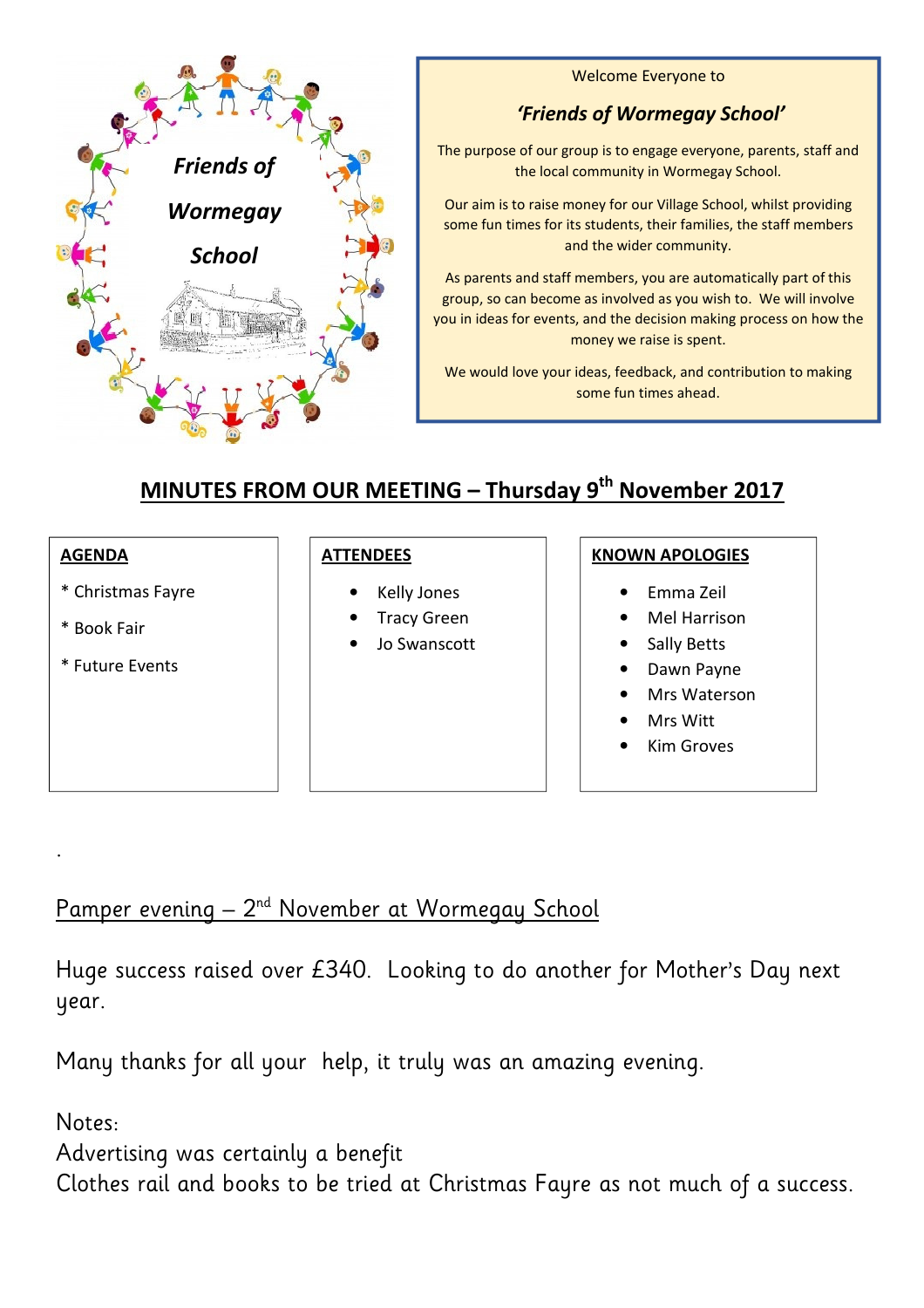# Christmas fair - 25<sup>th</sup> November at Tottenhill village hall

Lots of wonderful raffle prizes, we are hoping to draw in wide and far we have lots of stalls and Father Christmas will be there also. Refreshments also available.

Please see the office for the volunteer sheet.

Book Fair – 5<sup>th</sup> – 11<sup>th</sup> December at Wormegay School

This has been booked – We are looking to sell over £300 of books to raise commission for the school to be able to buy books for our library. There will be raffle tickets for every book sold and a draw after the week.

Please see the office for the volunteer sheet

RWa happy to collate orders on the last night ready for collection.

## AOB

KJ waiting to hear from Shouldham re: quiz night

Discussed holding quiz nights in the Downham area and joining Bingo with other groups.

Also talked about children being able to purchase presents from Friends of Wormegay. Like a Mother's Day cup.

KJ has asked Tesco about 'Bags of help' (the blue tokens). J S is applying.

Easyfundraising.org is almost ready to use.

Christmas Whole School Trip to Holkham, Friends to pay for event and parents to pay for bus, if anyone wishes for this not to happen please see the office by the 17<sup>th</sup> November 2017.

Christmas colouring competition £1 per entry please see the office.

Non uniform day to be arranged with the idea of children bringing a hamper gift.